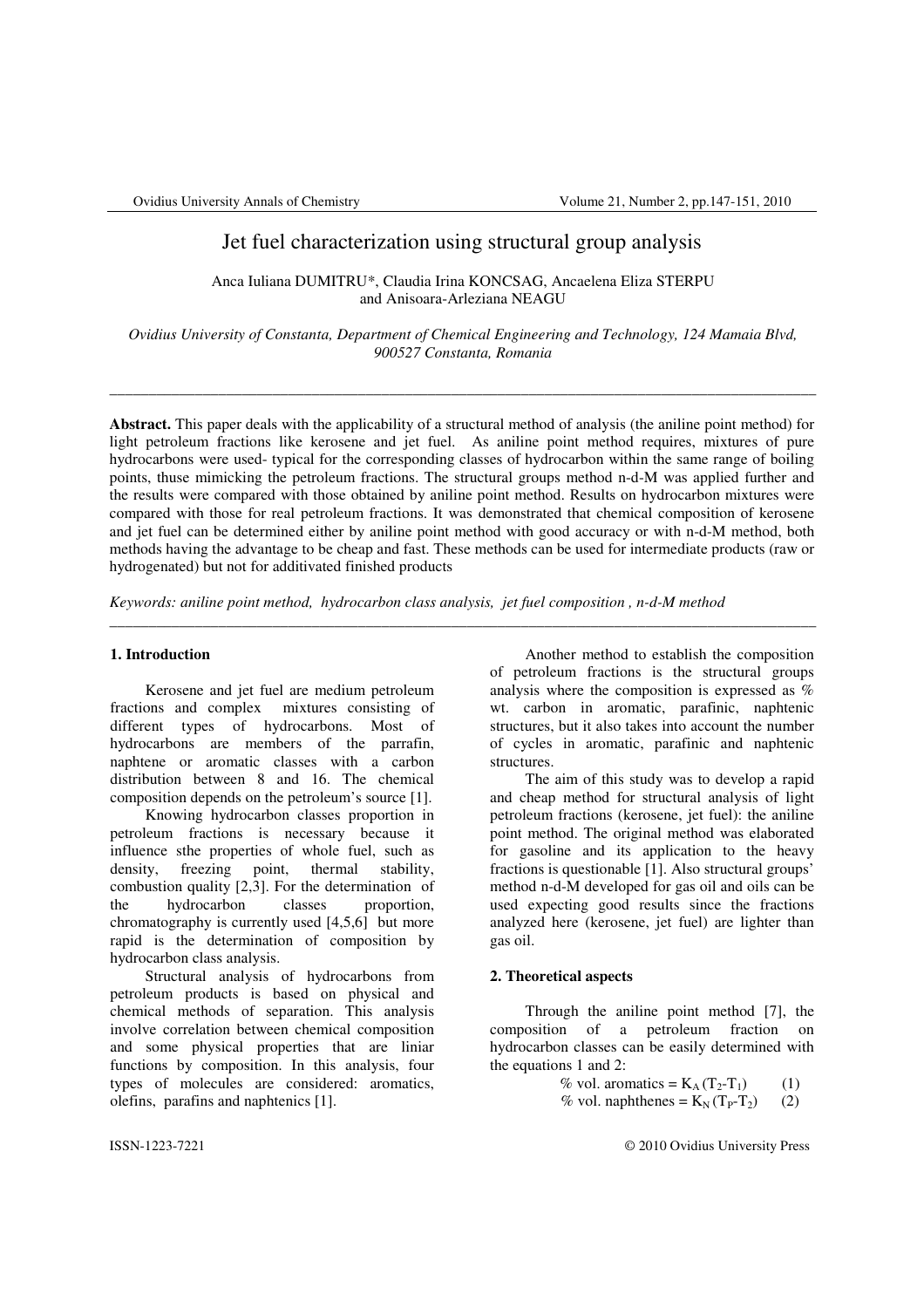where:

 $T<sub>P</sub>$  is the aniline point for the pure parafins;

 $T_1$ - the aniline point of the petroleum fraction;

 $T<sub>2</sub>$ - the aniline point of the raffinate (petroleum fraction without aromatics);

 $K_N$ ,  $K_A$ - constants depending on the boiling temperature range; these constants are determined experimentally with standard hydrocarbons as explained in the Section 3.

The structural groups' method n-d-M (refractive index-density-molecular weight) was developed for oil and gas oil [8] but it is expected to be applied even easier to lighter fractions such as kerosene and jet fuel. The method consists in determining just three physical properties and correlating them with the structural parameters:  $\%C_A$  (% carbon in aromatics structures);  $\%C_R$  (% C) in cyclic structures: aromatic and naphthenic);  $\%C_N$  (% C in naphthenic structures) and  $\%C_P$  (% C in paraffinic structures. Composition is expressed in  $\%$ wt.

Also, the number of cycles in the average molecule  $(R_T$ - total number of cycle;  $R_A$ - number of aromatic cycles and  $R_N$ - number of naphthenic cycles) can be calculated, but this wasn't of interest in the present study.

The equations used for determinations of these parameters are [4]:

| $\Delta$ n=n <sub>d</sub> <sup>-20</sup> -1.4750 (3) | V=2.51∆n-∆d                       | (5) |
|------------------------------------------------------|-----------------------------------|-----|
| $\Delta d = d_4^{20} - 0.8510$ (4)                   | $W=2.51\Delta d-1.11\Delta n$ (6) |     |

For V>0 %
$$
C_A
$$
=430V-3660/M (7)  
V<0 % $C_A$ =670V+3660/M (8)

For W>0 
$$
\%C_R = 820W - 3S + 10000/M
$$
 (9)  
W<0  $\%C_R = 1440W - 3S + 10600/M$  (10)

$$
\%C_{N=} \%C_{R} - \%C_{A} \tag{11}
$$
\n
$$
\%C_{P=} = 100 - \%C_{R} \tag{12}
$$

In Eq.9 and 10, S means the sulfur content (%wt.). The method applies up to 2% wt. sulfur.

The method can be applied to real petroleum fractions or to the same mixtures obtained from pure hydrocarbons used at the aniline point method.

### **3. Experimental**

#### *3.1. Materials and reagents*

All used reagents  $(H_2SO_4)$  aniline, hydrocarbons: dodecane, decahydronaphthalene, and biphenyl) were of analytical grade (Fluka and Merck). The properties of pure hydrocarbons are presented in **Table 1**.

**Table 1.** The properties of pure hydrocarbons

| Hydrocarbon          | M      | $\mathbf{d_4}^{20}$ | $n_d^{20}$ | <b>Boiling</b><br>point $[{}^0C]$ |
|----------------------|--------|---------------------|------------|-----------------------------------|
| Dodecane             | 170.33 | 0.7487              | 1.41952    | 216.28                            |
| Decahydronaphthalene | 138.24 | 0.8971              | 1.4810     | 195.7                             |
| Biphenyl             | 154.20 | 0.9712              | 1.58728    | 255.55                            |

The density was determined with the Bingham pycnometer; the molecular weight was determined by the graphical correlation between the density and mean distillation point on standard distillation curve  $(t_{50\%\,\,STAS})$  [6] and the refractive index was determined by the refractometer Abbe [9,10,11]. The samples analysed in this study are unrefined jet fuel and kerosene samples from an atmospheric distillation plant (sampling at different dates) with distillation limits  $140^{\circ}$  -200<sup>o</sup>C and  $154^{\circ}$ -210  $^{\circ}$ C respectively, with sulfur content of 0.15% wt and 0.21% wt respectively. The relative density  $d_4^{20}$  of jet fuel was 0.790 and kerosene's was 0.815.

#### *3.2. Work procedure*

The experiment started with the determination of constants  $K_N$  and  $K_A$  from the equations 1 and 2 needed for the estimation the % of different classes of hydrocarbons in petroleum products. Mixtures of pure hydrocarbons representatives for parafins (dodecane), naphthenes (decahydronaphthalene) and aromatics (biphenyl) were made-up. All these hydrocarbons are known to be present in kerosene.

First a parafin and a naphthenic are mixed in different proportions (0%-25%-50%-75%-100% v/v). Further a 50-50% v/v of this mixture is mixed with an aromatic hydrocarbon in a concentration (4%- 11%-13%-17% vol. aromatic). Aniline point is determined for each mixture with a standard procedure [12] and variation of aniline point with the proportion of hydrocarbons is established (see **figures 1** and **2**, in Section 4). Usually, the correlation between the composition and the aniline points is linear (Eq.1 and 2) and the constants  $K_N$ and  $K_A$  can be calculated from the slope of the line.

Then, the two large fractions of kerosene with distillation limits  $154^\circ$  -210 °C and  $140^\circ$  -200 °C were cut at 195°C in two fractions in a TBP column according standard procedure [13].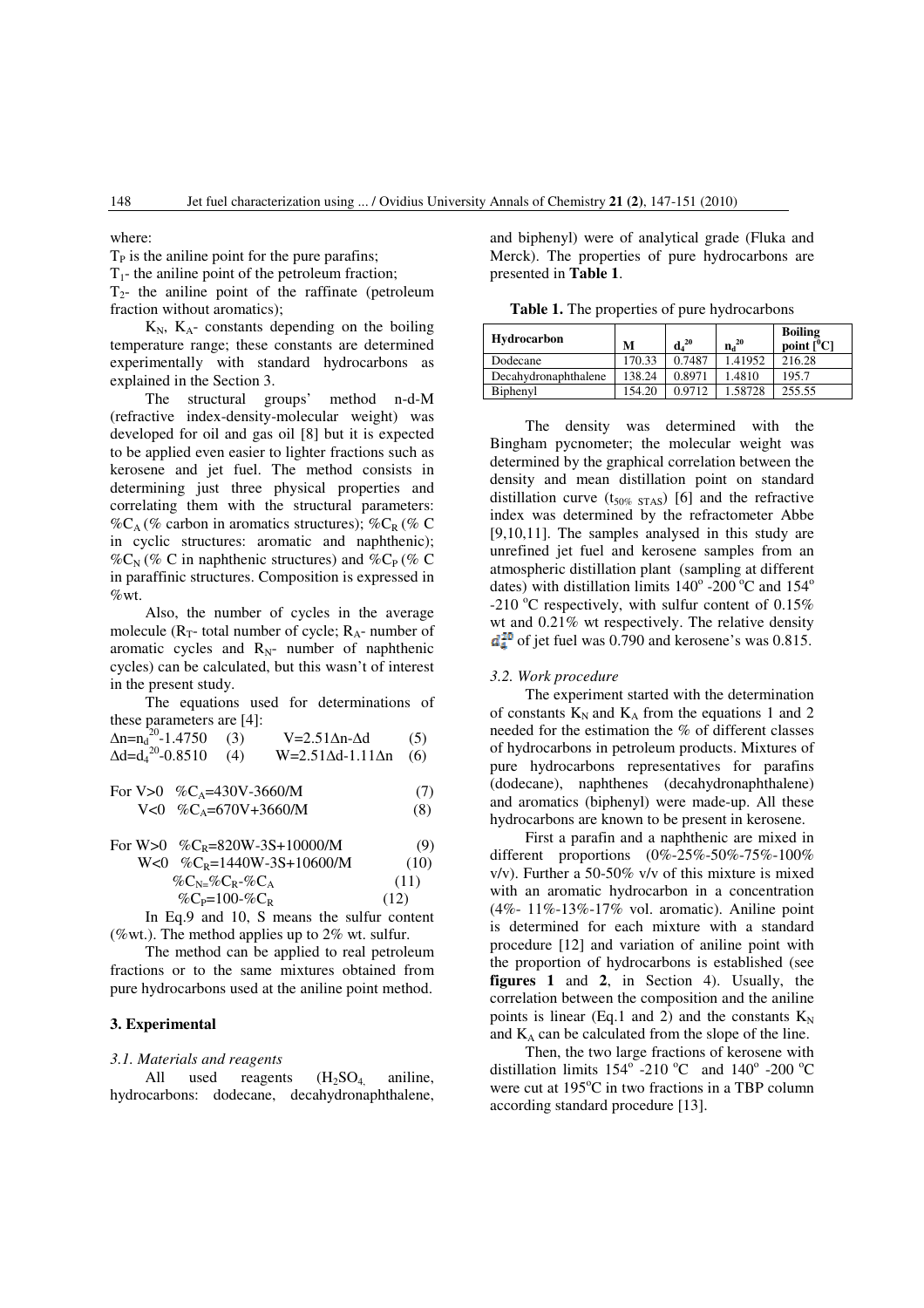For all fractions, the proportion of parafins, naphtenes and aromatics was determined by the aniline point method. This method states that narrower fractions are analyzed with better results than larger ones.

The aniline point method involved the determination of aniline point for the petroleum fraction sample. Then, the aromatics were removed completely from the fraction with dehydrated sulfuric acid obtained from  $H_2SO_4$  (94-98%) treated with  $P_2O_5$ . After the extraction of aromatics, the fraction was neutralized, washed many times and dried with  $CaCl<sub>2</sub>$ . The aniline point of the "raffinate" (fraction without aromatics) is determined and Eq.1 is applied to find the percent of aromatics. The difference to 100 represents parafins + naphthenes. The Eq.2 is then applied to find % naphthenes and % parafins separately. The aniline point of pure parafins  $(T_p$  from Eq.2) was experimentally determined on dodecane and was  $94^{\circ}$ C.

#### **3. Results and Discussions**

Following the determination of aniline points of dodecane- decahydronaphthalene mixtures, it was drawn the curve for the variation of aniline point for parafins-naphthenes mixture with boiling point in the range of jet fuel and kerosene fractions, as seen in **Fig.1.**

Then, by adding biphenyl in different proportions to a 50-50% v/v dodecanedecahydronaphthalene mixture, the curve for the variation of aniline point with % vol aromatics was drawn (**Fig.2**). The slopes of these curves are in fact  $1/K_N$  and  $1/K_A$ , so the constants are:  $K_N = 2.11$ .and  $K_A = 1.03$ .

In **Table 2** and **Fig.3 a** comparison is done between the real composition of a synthetic mixture (a solution as it was made-up in the laboratory) and the results from applying the calculations of the nd-M to the same solutions.

The results presented in the **Table 2** and **Fig.3** demostrate that there is a good accordance between the real and the calculated concentrations (standard deviation is 2.8%), so trials of n-d-M method to the petroleum fraction can proceed. The results obtained when applying the aniline point analysis compared with those obtained from n-d-M method

applied to the petroleum fractions are shown in **Table 3**. Results of PA method were expressed as % wt in order to allow comparison with n-d-M method.







**Fig.2.** The variation of aniline point with % vol. aromatics in the biphenyl-dodecanedecahydronaphthalene mixtures

| <b>Table 2.</b> Results obtained by n-d-M method |
|--------------------------------------------------|
| for synthetic mixtures                           |

| <b>Sinthetic mixture</b> |              | <b>Results according</b><br>n-d-M method |                      |                      |                      |
|--------------------------|--------------|------------------------------------------|----------------------|----------------------|----------------------|
| $\%$ wt<br>P             | $\%$ wt<br>N | $\%$ wt<br>A                             | $\%$ wt<br>$(\%C_P)$ | $\%$ wt<br>$(\%C_N)$ | $\%$ wt<br>$(\%C_A)$ |
| 77.68                    | 11.23        | 11.09                                    | 76.19                | 14.4                 | 9.41                 |
| 68.12                    | 22.14        | 9.74                                     | 58.74                | 29.48                | 11.78                |
| 58.81                    | 32.78        | 8.41                                     | 55.29                | 37.9                 | 6.81                 |
| 49.76                    | 43.14        | 7.10                                     | 46.64                | 46.05                | 7.31                 |
| 40.93                    | 53.23        | 5.84                                     | 32.34                | 61.4                 | 6.26                 |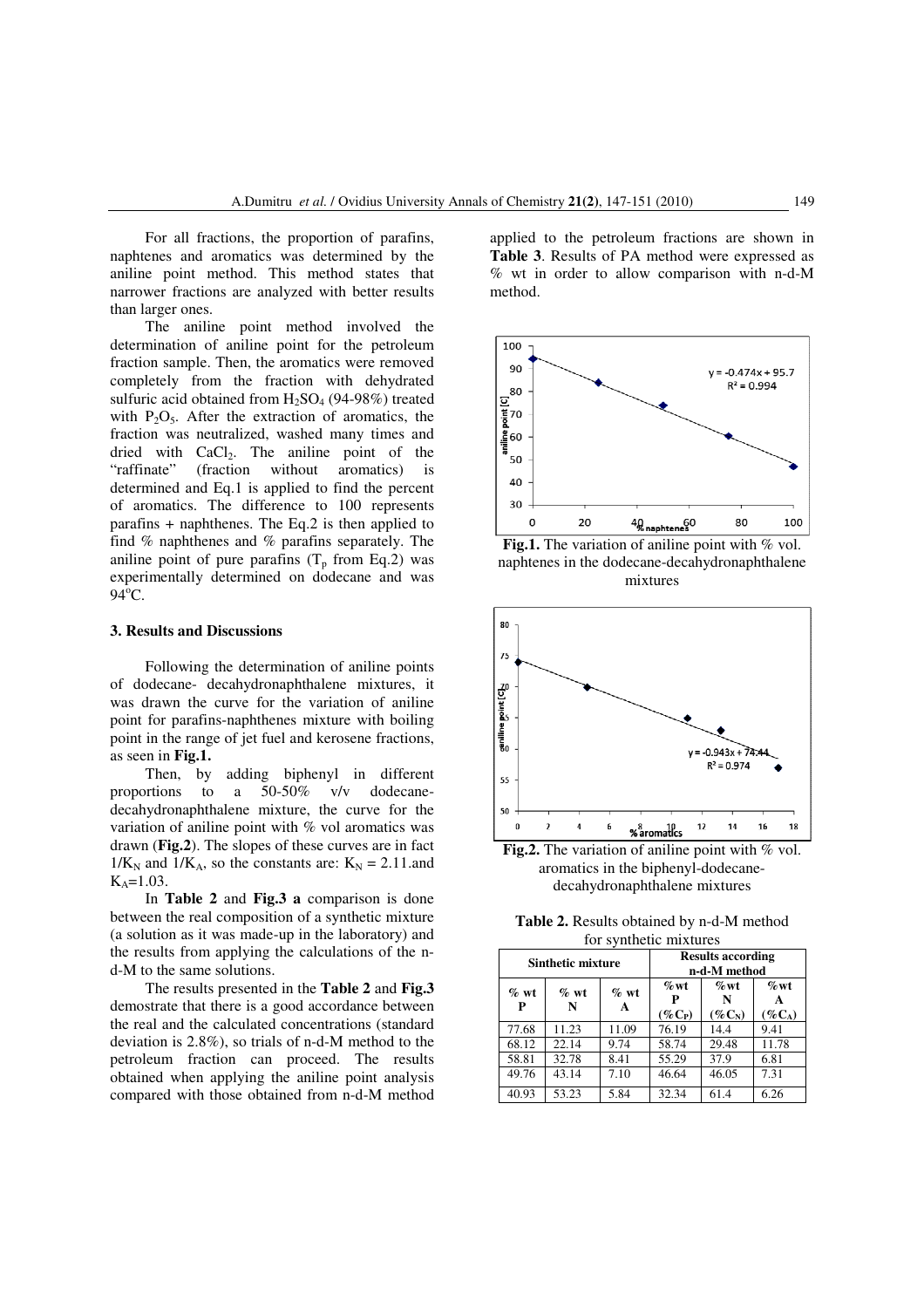| Kerosene                    |                   |                   |                          |                          |                   |                   |  |
|-----------------------------|-------------------|-------------------|--------------------------|--------------------------|-------------------|-------------------|--|
| <b>Hydrocarbon class</b>    | Light<br>fraction |                   | <b>Heavy</b><br>fraction |                          | Large<br>fraction |                   |  |
|                             | AP                | $n-d-M$           | AP                       | $n-d-M$                  | AP                | $n-d-M$           |  |
| % wt aromatics              | 14.2              | 17.2              | 15.5                     | 16.5                     | 14.7              | 16.8              |  |
| $%$ wt naphtenes            | 36.0              | 36.9              | 37.2                     | 37.7                     | 36.9              | 37.2              |  |
| $%$ wt parafins             | 49.8              | 45.9              | 47.3                     | 45.8                     | 48.4              | 46.0              |  |
| <b>Jet fuel</b>             |                   |                   |                          |                          |                   |                   |  |
| <b>Hydrocarbon</b><br>class |                   | Light<br>fraction |                          | <b>Heavy</b><br>fraction |                   | Large<br>fraction |  |
|                             | AP                | n-d-M             | AP                       | $n-d-M$                  | AP                | $n-d-M$           |  |
| % wt aromatics              | 10.3              | 9.6               | 13.5                     | 14.3                     | 12.6              | 13.5              |  |
| $%$ wt naphtenes            | 43.9              | 39.9              | 41.2                     | 40.8                     | 42.9              | 40.5              |  |
| $%$ wt parafins             | 45.8              | 50.5              | 45.3                     | 44.9                     | 45.5              | 46.0              |  |

**Table 3.** Experimental data of aniline point method (AP) compared with results from n-d-M method for kerosene and jet fuel fractions



## **Fig**.**3.** Comparison between the real composition of the synthetic mixtures and calculated with n-d- M method. **Legend**: Parafins %wt (1to 5), Naphthenes  $\%$  wt (6 to 10), Aromatics  $\%$  wt (11 to 15)

Good results were obtained (standard deviation is 1.2%). One can observe in Table 3 that in general, the aromatic content determined by n-d-M method exceeds content determined by the aniline point method. This can be explained by errors introduced by differences between the model hydrocarbons used here and actual hydrocarbons in the petroleum fractions, which can contain: mono and di- substituted aromatics or aromatics with condensed cycles (derivatives of naphthalene).

## **4. Conclusions**

The goal of this work was to develop a method for structural analysis of light petroleum fractions (kerosene, jet fuel) by aniline point method; for this, there were determined the values of the constants used in the equations pending on the method. The values obtained from experimental data are:  $K_A=1.03$  for aromatics and  $K_N = 2.11$  for naphtenes.

Using these values for constants on narrow and large fractions analysis comparable results were obtained with the data obtained by n-d-M method, and it proved that the values of the constant  $K_A$ ,  $K_N$  are valid for the entire range of distillation.

These simple and cheap methods are preferable to the chromatography since for fractions with an end point over  $195^{\circ}$ C, the chromatographic method can introduce bigger errors.

#### **5. References**

E-mail address: adumitru@univ-ovidius.ro [1] J. Speight, *Petroleum Chemistry and Refining*, Taylor and Francis, Washington, 1998

[2] D. Tillman and N. S. Harding, *Fuels of Opportunity: Characteristics and Uses In Combustion Systems*, Elsevier Science & Technology Books, 2004

[3] J. R. Salvatore, *Significance of Tests for Petroleum Products*, Seventh Edition, ASTM International, 2003

[4] Yu.I. Chumakov and S.K. Lopatenko, *Compound class separation of complex hydrocarbon mixture by low and medium pressure liquid-solid chromatography*, Chromatographia, 8(5), 240-241, 1975